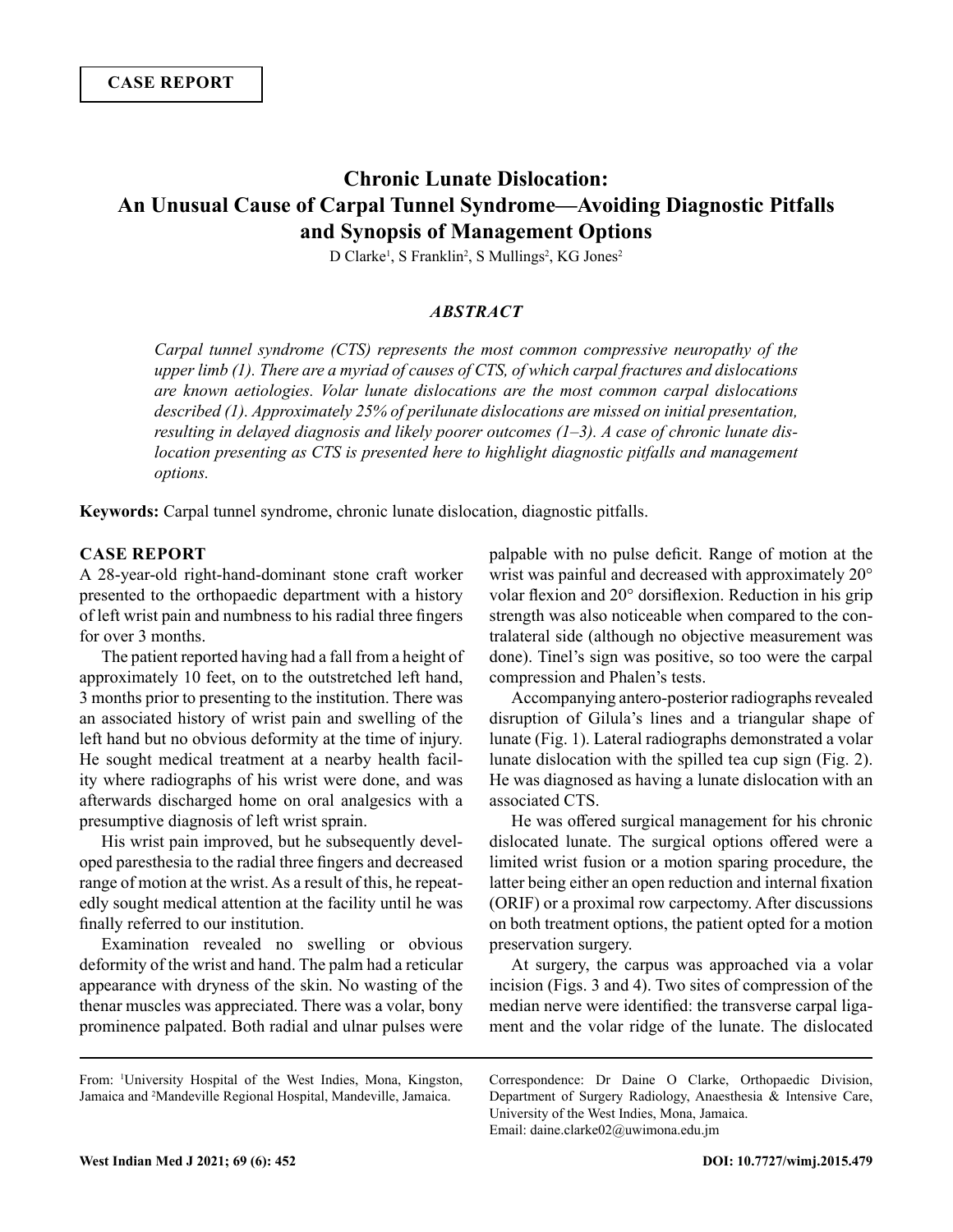

Fig. 1: Antero-posterior radiographs showing disruption of Gilula's lines and triangular shape of lunate.

lunate showed signs of eburnation of the cartilage, and hence ORIF was contraindicated and a proximal row carpectomy was performed. Post-surgery, the patient was splinted in a below elbow backslab.

## **DISCUSSION**

Perilunate dislocation represents a complex injury pattern from high-energy trauma (4). Lunate dislocation is thought to be the final stage in perilunate dislocations of the wrist. It results from the progressive ligamentous disruption, with or without associated osseous fractures. Failures of the ligaments occur in a radioulnar direction. Mayfield, in his cadaveric studies, delineated the



Fig. 2: Lateral radiograph of wrist showing the spilled tea cup sign.



Fig. 3: Post release of transverse retinaculum showing median nerve draped over dislocated lunate.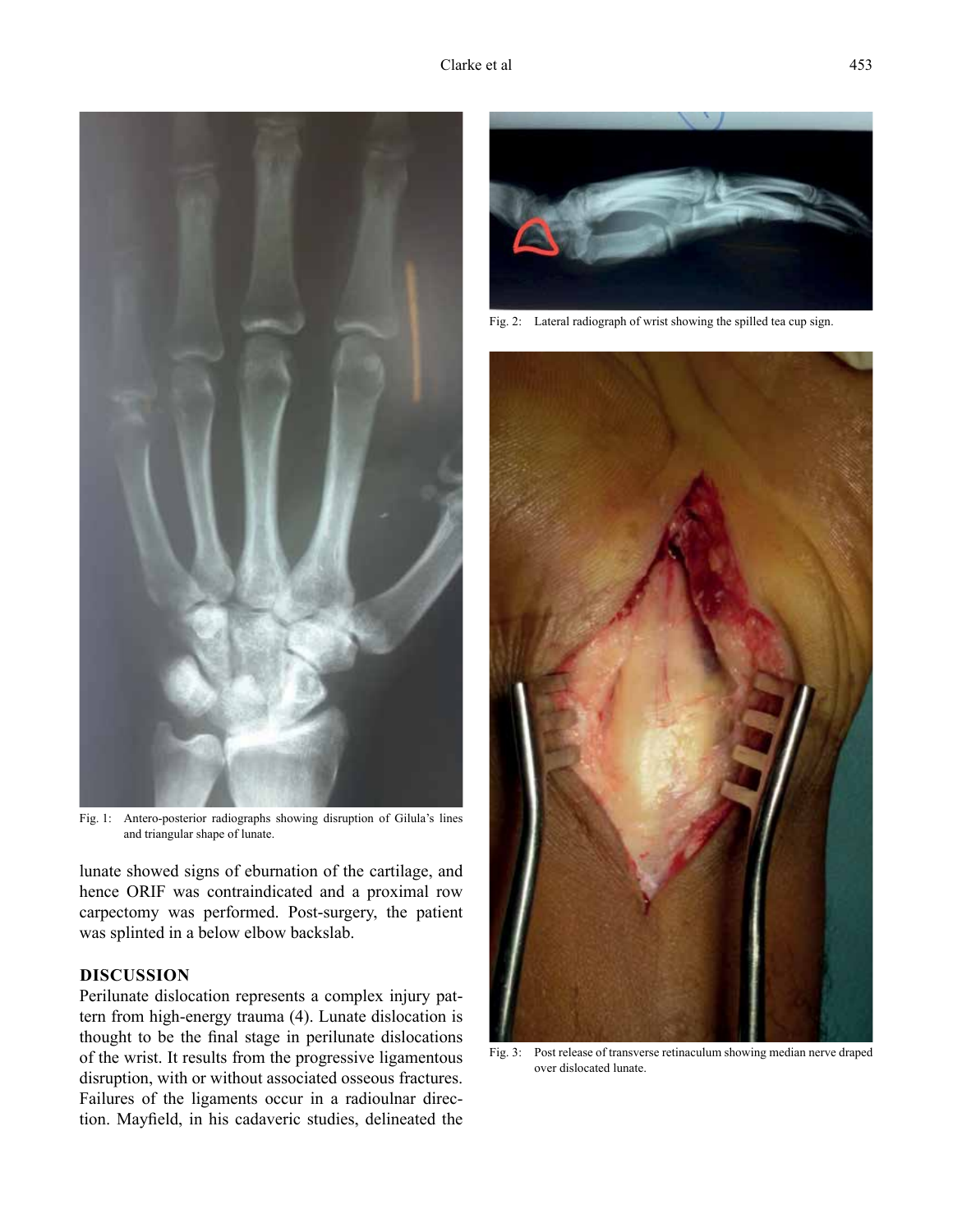

Fig. 4: Dislocated lunate with eburnation of the cartilage.

pathomechanics of perilunate dislocations and identified four stages  $(6-8)$ :

*Stage I*: Scapholunate instability occurs due to disruption of the radioscaphocapitate ligament and scapholunate ligament.

*Stage II*: Disruption of the lunocapitate ligament and dislocation of the lunocapitate joint.

*Stage III*: A continuation of the spectrum with disruption of the lunotriquetral ligament and joint.

*Stage IV*: Lunate dislocation is due to disruption of the dorsal radiocarpal ligament, while the volar radiolunate ligament remains intact allowing the lunate to rotate volarly around its attachment.

The injury pattern is missed in approximately 25% of cases (3, 5). Early recognition and intervention of an acute injury is associated with a better outcome when compared to missed and untreated injuries with its significant morbidity and disability (5, 6). Disability ranges from progressive early osteoarthrithis of the midcarpal and radiocarpal joints, derangement in grip strength, attritional rupture of the flexor tendons, median nerve compression and dysfunction, as in the index case.

The clinical entity of CTS is due to compression of the median nerve as it traverses the fibro-osseous carpal tunnel to enter the wrist. The carpal tunnel acts as an unwavering restraint and a necessary passage for the median nerve, and any factor that increases its content or decreases the space will compromise blood flow to the median nerve and produce the entity.

The anatomy of the carpus and relation to the carpal tunnel puts the median nerve and other contents of the carpal tunnel at risk for compression and injury with volar dislocation of the lunate. Although not a common cause of CTS, volar lunate dislocation represents a reversible cause and early intervention that not only addresses the compression of the nerve but restores carpal dynamics.

Clinical clues, though often missed, as in our index case of acute CTS in the setting of trauma must mandate the clinician to evaluate for an underlying cause. Of note, pain and paresthesia in the distribution of the median nerve is seen in approximately 25% of cases (6).

The other clinical signs, which oftentimes may be subtle but typical, are complaints of wrist pain and a decreased range of motion.

Standard plain orthogonal radiographs are usually sufficient to make the diagnosis. Poor radiographs have, however, been implicated as a possible contributing factor to the high incidence of missed lunate dislocations and the reliance on poor radiographs to make the diagnosis is a common pitfall (4).

#### **The posterior–anterior view**

Radiographic findings can be subtle in the early stages of perilunate dislocation. Posterior–anterior (PA) radiographs of the wrist should be taken with the wrist in neutral, with no overlap of the distal radius and ulna. It is important to note that, in this view, fractures of the scaphoid may be missed (greater arc injuries) as these are viewed obliquely. Once it is ascertained that an adequate radiograph has been done, alignment of the carpal bones should be assessed. This may be done by assessment of any disruption of Gilula's arc (Fig. 5) (7):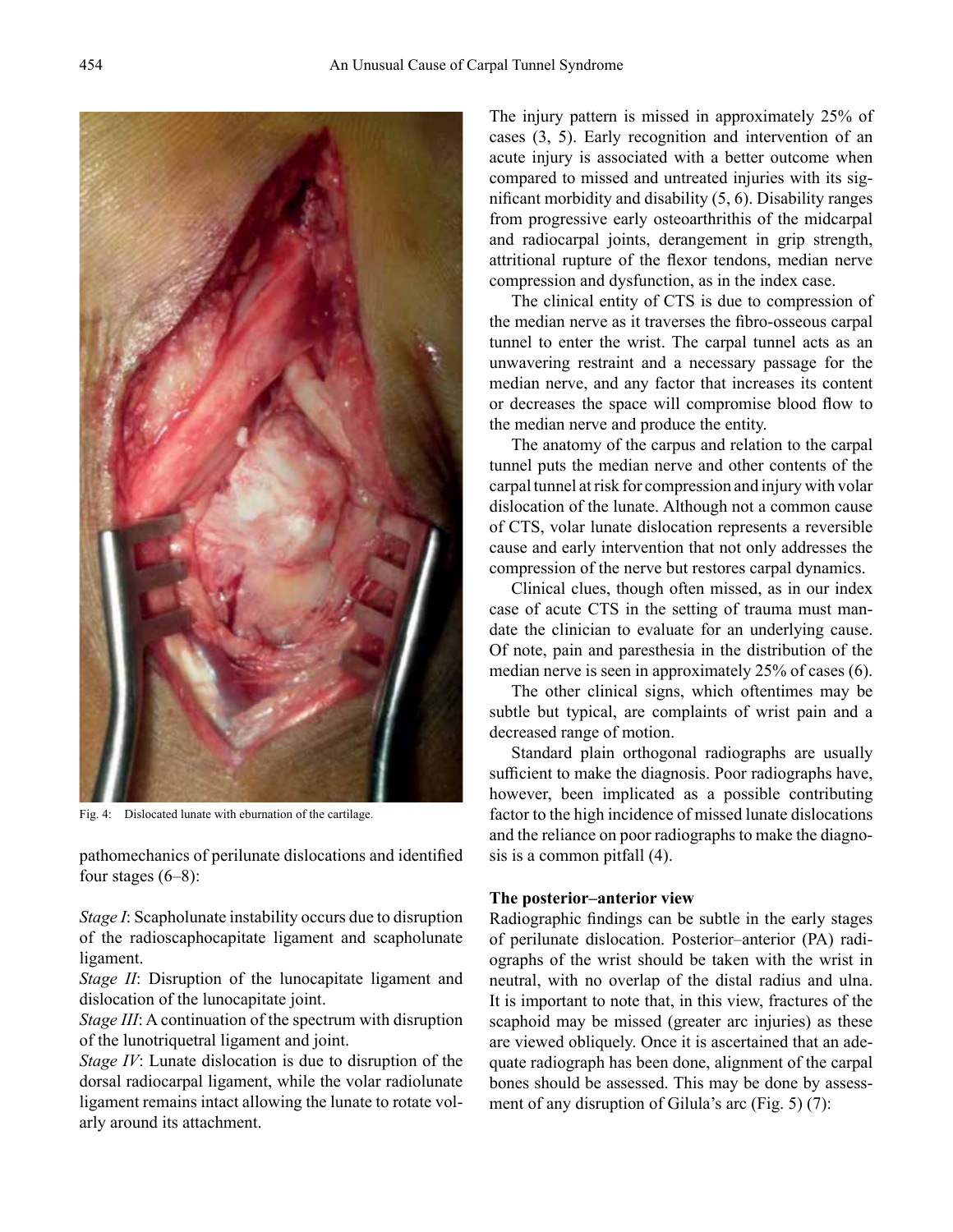First arc—Is a smooth curve outlining the proximal convexities of the proximal carpal bones, namely the scaphoid, lunate and triquetrum.

Second arc—Is a smooth curve outlining the concave surfaces of the proximal carpal bones.

Third arc—Outlines the smooth proximal curvatures of the capitate and hamate.



Fig. 5: X-ray demonstrating Gilula's arc in a normal wrist.

Disruption in any of Gilula's arc is suggestive of perilunate dislocation. The intercapal ligament space should then be assessed for widening. The intercapal space should be less than 2 mm, and any increase is suggestive of intercarpal ligament disruption (8).

Stage 1 injuries are usually subtle on standard PA views but may also be normal. In stage 1 perilunate dislocation, widening of the scapholunate distance is seen, classically described as the Terry Thomas sign. This is due to the disruption of the scapholunate ligament, which is often associated with the rotation of the scaphoid (9). The sign is named after the well-known British comedian, Terry Thomas, due to the close resemblance to his dental diastema. The rotatory subluxation of the scaphoid results in the scaphoid being visualized on end with the cortex of the distal pole appearing as a ring shadow superimposed over the scaphoid, which is known as the signet ring sign (10). Whenever a scapholunate injury is suspected, a clenched fist view should be taken that may accentuate the scapholunate gap and improve diagnostic accuracy.

The appearance of a stage II injury on the PA radiograph can also be subtle. The lunate remains undisrupted, while the capitate is dislocated. This injury is represented on the PA radiographs by an overlap of the distal and proximal carpal rows. An overlap of the triquetrum on the lunate may also be seen, representing a stage III injury.

The normal quadrangular appearance of the lunate may be lost and instead a triangular appearance is seen due to rotation of the lunate in a volar direction, which is known as 'piece of pie' sign. This represents a stage IV injury.

The PA view may also be evaluated for lunate uncovering using Gilula's and Weeks method (11). It reflects the degree of ulnar translation of the lunate. A longitudinal line is drawn along the ulnar border of the radius to intersect the lunate. The length of lunate ulnar to this line is divided by the length of lunate radial to the aforementioned line. The mean lunate uncovering in neutral has been estimated to be 40% for a normal wrist (12).

### **The lateral radiograph**

The lateral radiograph can also be instructive. A stage II injury is best seen on this radiographic projection where the lunate remains in its normal position and the capitate is dislocated, usually in a dorsal direction. The spilled teacup sign may also be seen representing a Mayfield stage IV injury due to disruption of the dorsal ligaments and rotation of the scaphoid around the intact radiocarpal ligament (13).

#### **Treatment**

Management options and outcome for a patient with perilunate dislocation are dependent on the time of injury to the time of treatment (6). Patients with early diagnosis and intervention have been shown to have better clinical outcome, including range of motion, grip strength and clinical scores (4). Treatment options include ORIF or salvage procedures such as proximal row carpectomy, simple lunate excision to relieve compressive symptoms in stage IV dislocations and wrist arthrodesis ranging from limited intercarpal to four-corner arthrodesis.

Open reduction and internal fixation used to restore carpal dynamics has become the standard of care in acute perilunate dislocations (14). However, there is no consensus in the literature regarding treatment options for chronic perilunate dislocations (15). Regardless of the treatment option chosen, the clinical outcome for chronic perilunate dislocation is significantly worse than that of an acute dislocation (5, 6, 16, 17).